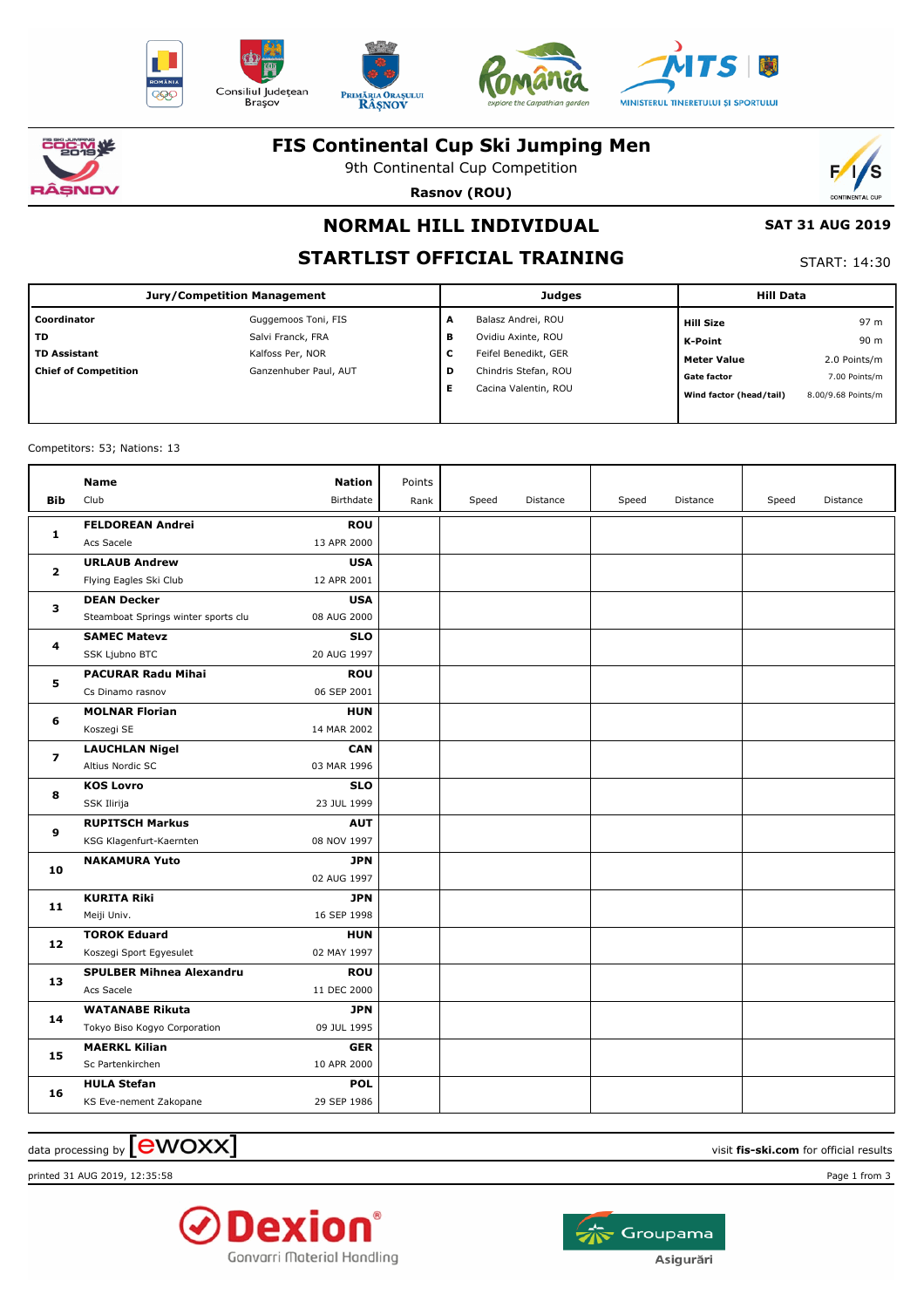











## **FIS Continental Cup Ski Jumping Men**

9th Continental Cup Competition **Rasnov (ROU)**



### **SAT 31 AUG 2019**

#### **NORMAL HILL INDIVIDUAL STARTLIST OFFICIAL TRAINING** START: 14:30 **Bib Name** Club Birthdate **Nation** Speed Distance | Speed Distance | Speed Distance Points Rank **KOMABA Shinya** Tokyo Biso Kogyo Corporation **JPN** 23 JAN 1996 **17 GRUSZKA Mateusz** Azs Zakopane **POL** 04 APR 2001 **18** 97. 1 **HABDAS Jan** Lks Klimczok bystra **POL** 02 DEC 2003 **19** 94.  $\overline{2}$ **GRILC Tjas** Ssd Stol zirovnica **SLO** 03 SEP 2001 **20** 90. 5 **MAKSIMOCHKIN Mikhail** Sdushor CSP N. Novgorod Dinamo **RUS** 29 AUG 1993 **21** 86. 6 **CACINA Daniel Andrei** Cs Dinamo rasnov **ROU** 17 OCT 2001 **22** 86. 6 **OSTERC Aljaz** Ssk Velenje **SLO** 02 MAR 1999 **23** 81. 9 **HAARE Anders** Vikersund IF **NOR** 07 DEC 1999 **24** 78. 11 **LISSO Justin** Wsv Schmiedefeld **GER** 12 DEC 1999 **25** 75. 12 **PILCH Tomasz** WSS Wisla **POL** 20 OCT 2000 **26** 75. 12 **VASKUL Andrii** COP of Winter Sports **UKR** 01 APR 1999 **27** 71. 14 **GASIENICA Patrick** Norge Ski club **USA** 28 NOV 1998 **28** 71. 14 **VILLUMSTAD Fredrik** SKIMT **NOR** 21 MAR 1999 **29** 69. 15 **HOFFMANN Felix** SWV Goldlauter **GER** 14 OCT 1997 **30** 60. 21 **FUCHS Tim** SC Degenfeld **GER** 03 AUG 1997 **31** 56. 23 **MARUSIAK Yevhen** ShVSM of Ivano-Frankivsk **UKR** 16 MAR 2000 **32** 53.  $\overline{26}$ **HOLIK Frantisek** LSK Lomnice nad Popelkou-Dukla **CZE** 23 OCT 1998 **33** 47. 30

 $\alpha$  data processing by  $\boxed{\text{ewOX}}$ 



Wss Wisla

**SAETHER Rishi** Liabygda

**NIZNIK Adam** Ts Wisla zakopane

**HUBER Stefan** SC Seekirchen-Salzburg

**JUROSZEK Kacper**

**34**

**35**

**36**

**37**



**NOR** 08 JAN 1997

**POL** 07 OCT 2002

**AUT** 08 MAR 1994

**POL** 05 JUN 2001 46.  $\overline{33}$ 

44. 36

39. 45

38. 50